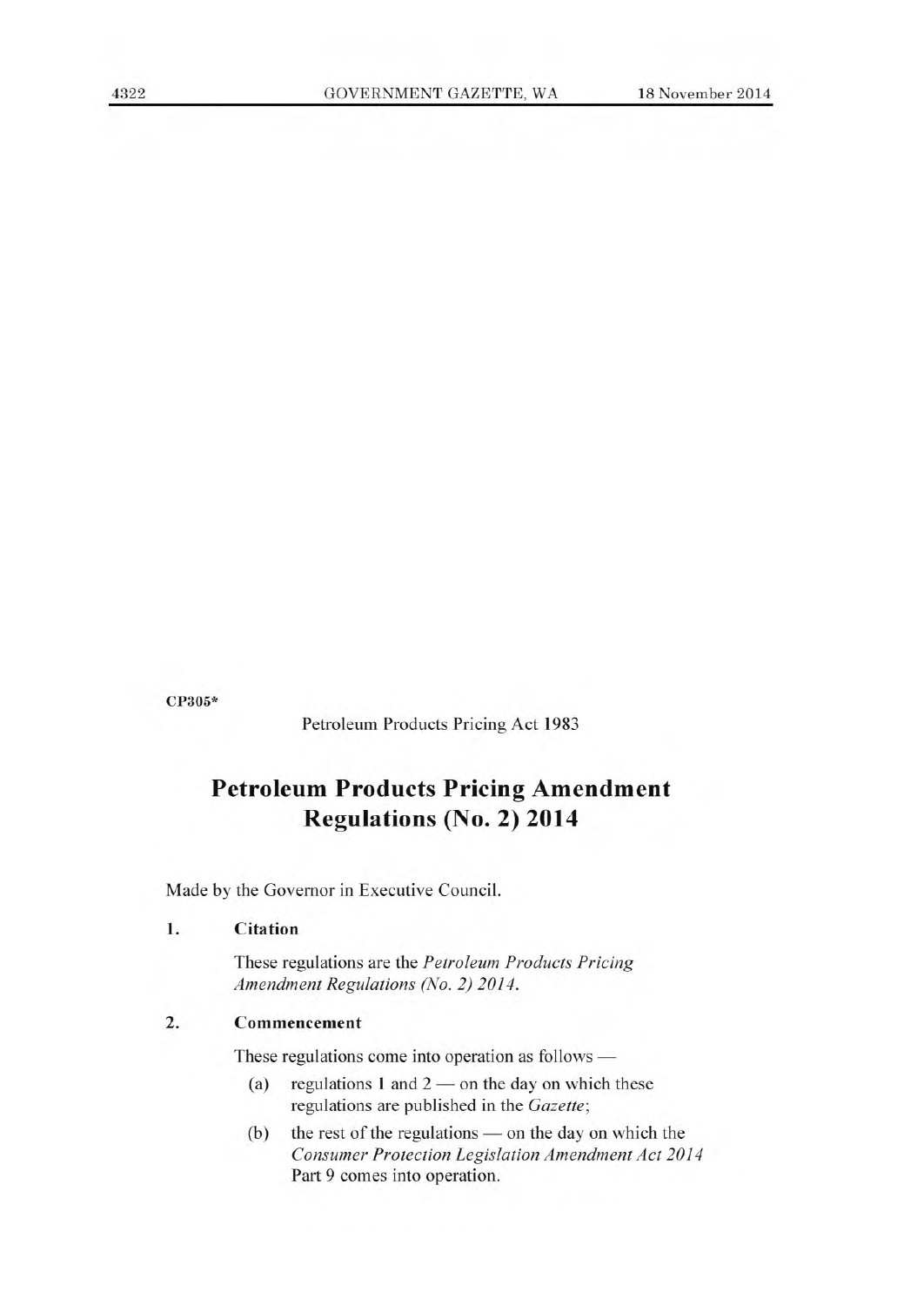#### 3. **Regulations amended**

These regulations amend the *Petroleum Products Pricing Regulations 2000.* 

#### **4. Regulation** 7 **amended**

In regulation 7:

(a) delete "section 22B(3)" and insert:

section 22B

(b) after "Commissioner of a" insert:

proposed

#### **5. Regulation 8 deleted**

Delete regulation 8.

#### **6. Regulation 9 amended**

In regulation 9(1) delete "displayed price" and insert:

relevant price

### 7. **Schedule** 2 amended

- (1) In Schedule 2 delete the item for an offence under section  $22B(1)$ .
- (2) In Schedule 2 in the item for an offence under section  $22B(3)$ :
	- (a) delete "s. 22B(3)" and insert:

s. 22B

(b) delete "change to wholesale price" and insert:

proposed price change

- (3) In Schedule 2 delete the items for offences under sections  $22C(1)$  and  $22D$ .
- (4) In Schedule 2 in the items for offences under sections 22E(1) and 22E(2) delete "displayed" and insert:

relevant